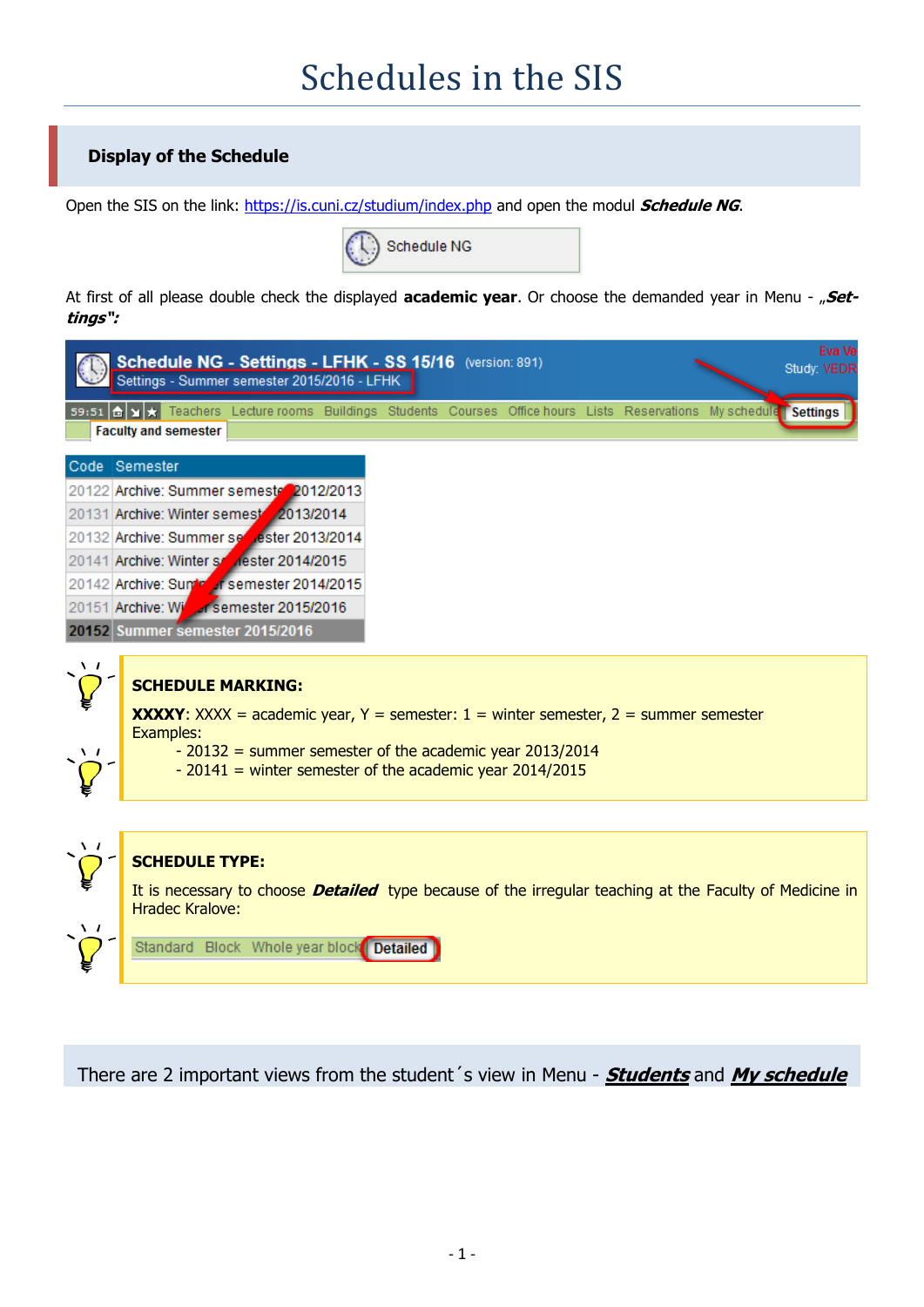## **How to choose the schedule for my year, group or subgroup** – Go to Menu - **Students**

The Menu - **Students** is the basic view for the displaying of the schedule according to chosen criteria

- a) Choose Study programme or Branch/combination
- b) Year
- c) Study Group
- d) Language = subgroup; the small subgroups of students are made for some subjects

#### **NOTIFICATION:**

**Group** = the study group, the same group during the whole academic year, for all subjects **Language** ("subgroup") = sometimes the group needs to be split in small subgroups for particular subject

| Schedule NG - Detailed schedule for students of M.AVSEOB.3.AVSEOB.7.A - LFHK - SS 15/16<br>Detailed schedule for students of M.AVSEOB.3.AVSEOB.7.A - Summer semester 2015/2016 - LFHK |                                                                   |                                                                 |            |
|---------------------------------------------------------------------------------------------------------------------------------------------------------------------------------------|-------------------------------------------------------------------|-----------------------------------------------------------------|------------|
| <b>Students</b><br>59:55 6 x + Teachers Lecture rooms Buildings<br>Standard Block Whole year block Detailed Whole year de Nied Groups of students Code lists                          | Courses Office hours Lists Reservations My schedule Settings      |                                                                 |            |
| <b>Filter:</b>                                                                                                                                                                        |                                                                   |                                                                 |            |
| Type of study: M - Magisterské                                                                                                                                                        |                                                                   |                                                                 |            |
| Study programme:<br>t<br>$AVSEOB$ ~                                                                                                                                                   |                                                                   |                                                                 |            |
| Year: 3 - Třetí ročník                                                                                                                                                                |                                                                   |                                                                 |            |
| Branch/combination: AVSEOB - General Medicine                                                                                                                                         |                                                                   |                                                                 |            |
| Specialization:                                                                                                                                                                       |                                                                   |                                                                 |            |
| Parallel class:                                                                                                                                                                       |                                                                   |                                                                 |            |
| Study group:<br>7 - 7. skupina                                                                                                                                                        |                                                                   |                                                                 |            |
| Language:<br>t<br>A - podskupina a                                                                                                                                                    |                                                                   |                                                                 |            |
|                                                                                                                                                                                       |                                                                   |                                                                 |            |
| Display M.AVSEOB.3.AVSEOB.7.A                                                                                                                                                         |                                                                   |                                                                 |            |
| Clear selection                                                                                                                                                                       |                                                                   |                                                                 |            |
| Switch to multi-group mode                                                                                                                                                            |                                                                   |                                                                 |            |
|                                                                                                                                                                                       |                                                                   |                                                                 |            |
| F.<br>CSV<br>0<br>Show only days with lectures<br>7:00                                                                                                                                | 4<br>11:10                                                        | 5<br>12:00                                                      | 6<br>12:50 |
| Mo<br><mark>amological Allatolliy ir</mark><br>Ryška Aleš, prof. MUDr., Ph.D.<br>15.2.                                                                                                |                                                                   | <b>Pathological Physiology II</b>                               |            |
| PA 8:00 weeks 1 to 14 FG10026<br>week 1                                                                                                                                               | Kuba Miroslav, prof. MUDr., CSc.<br>UI 11:10 weeks 1 to 1 FG10035 |                                                                 |            |
| <b>Pathological Physiology II</b><br>Tu                                                                                                                                               | <b>Pathological Anatomy II</b>                                    |                                                                 |            |
| <b>Mirgslav, prof. MUDr., CSc.</b><br>16.2.                                                                                                                                           | Ryška Aleš, prof. MUDr., Ph.D.<br>PA 11:10 weeks 1 to 1 FG10026   |                                                                 |            |
| eks 1 to 1 FG10035<br><b>Export to PDF</b><br>cal Anatomy II                                                                                                                          |                                                                   | <b>Pathological Physiology II</b>                               |            |
| We<br><del>rtyska Ale</del> š, prof. MUDr., Ph.D.<br>17.2.                                                                                                                            |                                                                   | Kuba Miroslav, prof. MUDr., CSc.                                |            |
| PA 8:00 weeks 1 to 11 FG10026                                                                                                                                                         |                                                                   | UI 11:10 weeks 1 to 1 FG10035                                   |            |
| <b>Internal Medicine I</b><br>Th                                                                                                                                                      |                                                                   | <b>Pathological Anatomy II</b>                                  |            |
| Bureš Jan, prof. MUDr., CSc.<br>18.2.<br>EC18:00 weeks 1 to 1 FG10030                                                                                                                 |                                                                   | Ryška Aleš, prof. MUDr., Ph.D.<br>PA 11:10 weeks 1 to 1 FG10026 |            |
| Pharmacology I                                                                                                                                                                        |                                                                   |                                                                 |            |
| Fr<br>Mičuda Stanislav, prof. MUDr., Ph.D.<br>19.2<br>VP 8:00 weeks 1 to 5 FG10028                                                                                                    |                                                                   |                                                                 |            |
| Sa                                                                                                                                                                                    |                                                                   |                                                                 |            |